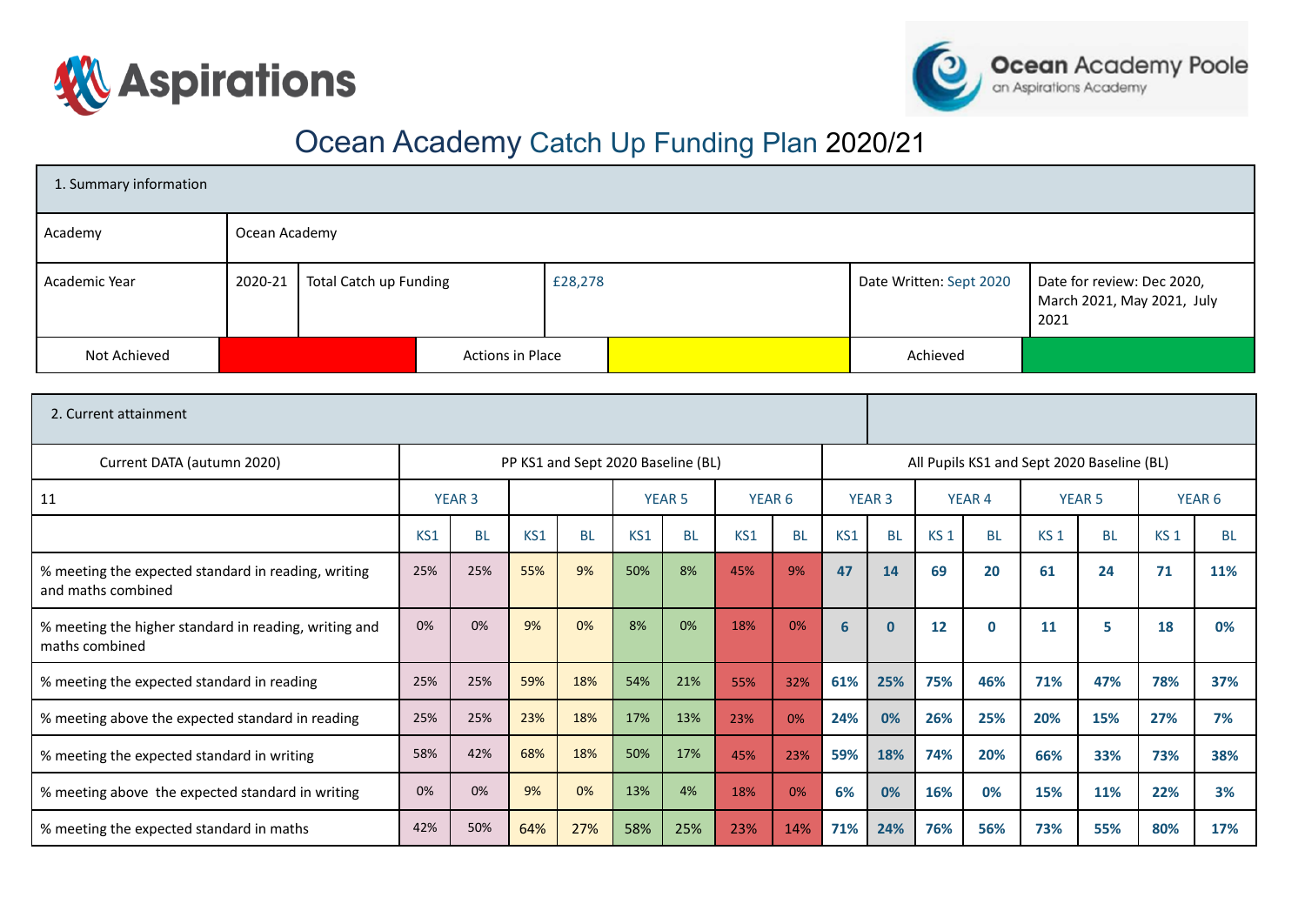| the expected standard in maths !<br>∧ meeting above the | 17% | 17% | 18% | Q <sub>2</sub><br>$J\Lambda$ | 8% | 13% | 18% | በ% | 20% | 2% | 24% | 19% | 22% | 20% | 22% | 0% |
|---------------------------------------------------------|-----|-----|-----|------------------------------|----|-----|-----|----|-----|----|-----|-----|-----|-----|-----|----|
|---------------------------------------------------------|-----|-----|-----|------------------------------|----|-----|-----|----|-----|----|-----|-----|-----|-----|-----|----|

|    | 3. Barriers to future attainment                                                                        |                                                                                                                                                                                                                                                                                                                                                                                                                                                                               |                         |  |  |  |  |  |
|----|---------------------------------------------------------------------------------------------------------|-------------------------------------------------------------------------------------------------------------------------------------------------------------------------------------------------------------------------------------------------------------------------------------------------------------------------------------------------------------------------------------------------------------------------------------------------------------------------------|-------------------------|--|--|--|--|--|
|    | Academic barriers (issues to be addressed in school, such as poor oral language skills)                 |                                                                                                                                                                                                                                                                                                                                                                                                                                                                               |                         |  |  |  |  |  |
| Α. |                                                                                                         | high % of pupils have a low reading rate that is impacting on scanning, retrieval and stamina for reading / writing                                                                                                                                                                                                                                                                                                                                                           |                         |  |  |  |  |  |
| В. |                                                                                                         | GD learning has been lost over COVID - particularly in Year 6                                                                                                                                                                                                                                                                                                                                                                                                                 |                         |  |  |  |  |  |
| C. |                                                                                                         | Limited vocabulary choices are impacting on achievement                                                                                                                                                                                                                                                                                                                                                                                                                       |                         |  |  |  |  |  |
| D. | Year 3 has low KS1 outcomes and this has been worsened by Lockdown. Baseline scores are low across RWMC |                                                                                                                                                                                                                                                                                                                                                                                                                                                                               |                         |  |  |  |  |  |
| Е. | QLAs have revealed that basic spelling and arithmetic skills have been lost. Times tables remain strong |                                                                                                                                                                                                                                                                                                                                                                                                                                                                               |                         |  |  |  |  |  |
|    | Additional barriers (including issues to be addressed outside of school, such as low attendance rates)  |                                                                                                                                                                                                                                                                                                                                                                                                                                                                               |                         |  |  |  |  |  |
| D. | Emotional resilience, anxiety, limited social interaction                                               |                                                                                                                                                                                                                                                                                                                                                                                                                                                                               |                         |  |  |  |  |  |
| Ε. | Attendance for pupils whose parents are anxious about COVID V Cold or flu symptoms                      |                                                                                                                                                                                                                                                                                                                                                                                                                                                                               |                         |  |  |  |  |  |
|    |                                                                                                         | 4. Intended outcomes (specific outcomes and how they will be measured)                                                                                                                                                                                                                                                                                                                                                                                                        |                         |  |  |  |  |  |
|    | Whole School Initiatives:                                                                               | Whole school wellbeing audit to be carried out with the educational psychologist in Oct/Nov 2020 and then CPD for all staff to implement whole school level,<br>leadership for change (Kotter's 8 steps) for all leaders, INSET in Nov 2020 re learning change for wellbeing and how this will impact on staff and pupil behaviour.<br>£3000<br>Purchase of whole school quality texts to improve language, vocabulary, particularly for lower attainers and PP pupils. £1000 |                         |  |  |  |  |  |
|    | CPD: Phonics, wellbeing audit / leadership and follow up training £2,000                                |                                                                                                                                                                                                                                                                                                                                                                                                                                                                               |                         |  |  |  |  |  |
|    | Continued use of Lexia - funding to support ongoing licence £1500                                       |                                                                                                                                                                                                                                                                                                                                                                                                                                                                               |                         |  |  |  |  |  |
|    | Phonics CPD and resourcing for all staff £ 1000                                                         |                                                                                                                                                                                                                                                                                                                                                                                                                                                                               |                         |  |  |  |  |  |
|    |                                                                                                         | Additional chrome books purchased to support access and learning opportunities (10,000). Chrome books also gifted to vulnerable families (£1000)                                                                                                                                                                                                                                                                                                                              |                         |  |  |  |  |  |
|    | <b>Desired Outcome</b>                                                                                  | <b>ACTION</b>                                                                                                                                                                                                                                                                                                                                                                                                                                                                 | <b>SUCCESS CRITERIA</b> |  |  |  |  |  |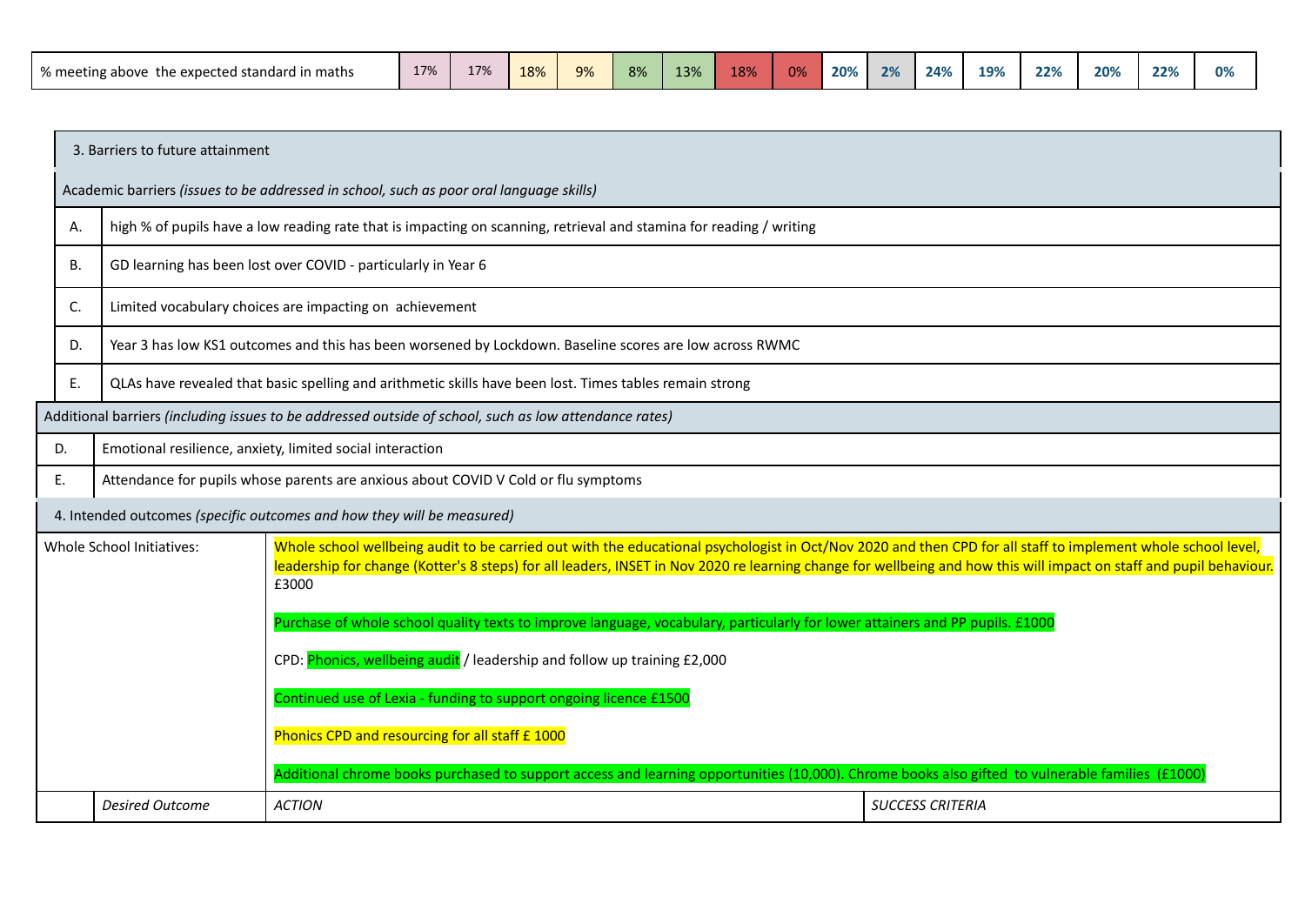| Α.<br>reading<br>levels | YEAR 3 READING<br>To reach end of year<br>targets by supporting<br>comprehension,<br>reading speed,<br>phonics and<br>arithmetic across all                                                            | $\triangleright$ Continue to build on staff training into the understanding of teaching phonics and<br>spelling into all aspects of learning - use of IRIS<br>$\triangleright$ Opportunities for staff to observe others teaching spelling and phonics release time 2<br>sessions per teacher and cover<br>(EEF states that the evidence suggests that phonics can be an important component in<br>supporting the development of early reading skills, particularly for pupils from disadvantaged<br>backgrounds)<br>Phonics resources available in all classrooms<br>> Baseline phonics screen on entry to each year group and tracked termly with TA release<br>time<br>Lexia reading - pupils have been assigned in each year group and intervention time<br>planned<br>EEF states re targeted support / one to one and small group tuition that there is extensive<br>evidence supporting the impact of high quality one to one and small group tuition as a<br>catch-up strategy: Our planned target support:<br>Focus groups:<br>Reading speed (EXS and GD): daily x TA x 1:1<br>Comprehension (GD): Teacher x 2 week x 1:1<br>Phonics daily teaching: daily<br>Precision teaching: 8.30 - 9 daily 1:1<br>Arithmetic x 2 week x 1:1<br>Pupil conferencing daily with teacher x 1:1<br>Metacognition approach to build independence and higher levels of thinking:<br>➤<br>Knowledge, Task, Strategy, Thinking<br>'What do I know about problems like this?<br>' What ways of solving them have I used before?<br>Focus on diminishing the difference for PP learners - assigned groups and pupil<br>conferencing in the afternoon<br>£5000 | Year 3 reach their end of year targets and<br>subsequently reach their predicted end of Yr 6 targets<br>(Data in school to evidence impact)<br>Shared responsibility of all class staff to promote the<br>teaching of spelling throughout the curriculum<br>earning walks evidence consistent approach (English<br>earning walk Jan 2021<br>Tracking of phonics throughout the year to measure<br>progress - impact on phonics tracker. Pupils have<br>mproved reading accuracy and SALFORD score<br>mproves<br>Intervention successes are evident as pupils achieve<br>targets set and evidence this in independent work<br>(Book looks, assessed level improves, learning walks<br>evidence QFT, effective use of AFL)<br><b>RWM targets reached</b><br>At least 75% of children read at a speed near to or at<br>100WPM |
|-------------------------|--------------------------------------------------------------------------------------------------------------------------------------------------------------------------------------------------------|--------------------------------------------------------------------------------------------------------------------------------------------------------------------------------------------------------------------------------------------------------------------------------------------------------------------------------------------------------------------------------------------------------------------------------------------------------------------------------------------------------------------------------------------------------------------------------------------------------------------------------------------------------------------------------------------------------------------------------------------------------------------------------------------------------------------------------------------------------------------------------------------------------------------------------------------------------------------------------------------------------------------------------------------------------------------------------------------------------------------------------------------------------------------------------------------------------------------------------------------------------------------------------------------------------------------------------------------------------------------------------------------------------------------------------------------------------------------------------------------------------------------------------------------------------------------------------------------------------------------------------------------------|----------------------------------------------------------------------------------------------------------------------------------------------------------------------------------------------------------------------------------------------------------------------------------------------------------------------------------------------------------------------------------------------------------------------------------------------------------------------------------------------------------------------------------------------------------------------------------------------------------------------------------------------------------------------------------------------------------------------------------------------------------------------------------------------------------------------------|
| <b>AUTUMN TERM:</b>     | Reading at PIXL EXS: up 3%, at GD up 14%<br>PP pupils are outperforming non PPG pupils in reading<br>Maths at PIXL EXS: up 42%, at GD up 16 %<br>PP pupils are making the same progress at GD than non | Boys are making better progress than girls at expected, same at GD<br>There were no SEND pupils at EXS+ at PIXL baseline and there are now 27%<br>$\mathbf{r}$ , and the contract of the contract of the contract of the contract of the contract of the contract of the contract of the contract of the contract of the contract of the contract of the contract of the contract o                                                                                                                                                                                                                                                                                                                                                                                                                                                                                                                                                                                                                                                                                                                                                                                                                                                                                                                                                                                                                                                                                                                                                                                                                                                              |                                                                                                                                                                                                                                                                                                                                                                                                                                                                                                                                                                                                                                                                                                                                                                                                                            |

Boys are making very slightly better progress at EXS than girls, both are making the same at GD

SEND pupils have made 18% progress at EXS and are currently achieving the same as at end of KS1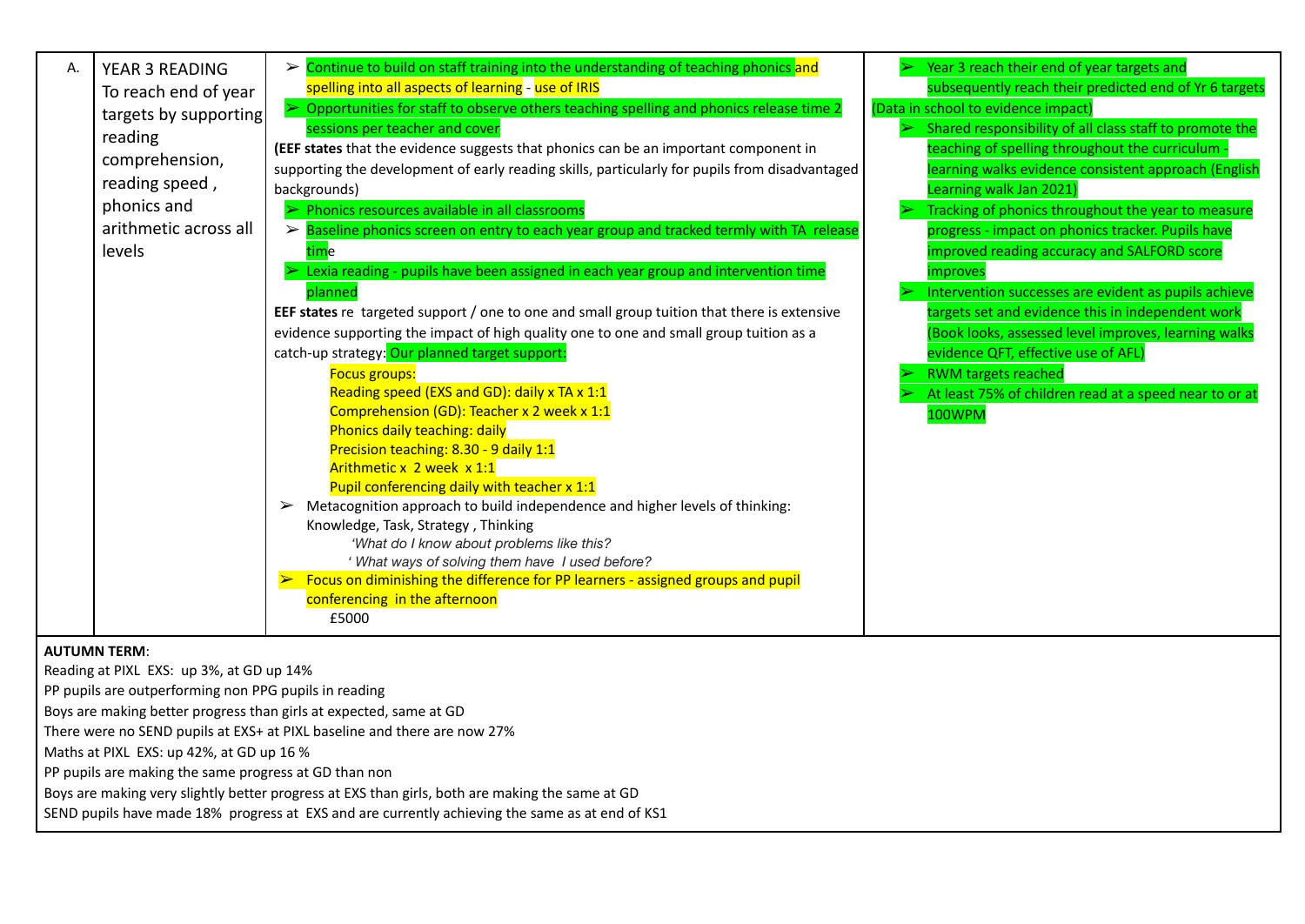#### **SPRING TERM:**

22% increase in children reading at chronological age since the start of term. 17% increase in children reading at an age appropriate speed. Target of 75% has been surpassed by 7% currently. % of children achieving combined EXS has increased by 5%

83% of SEND pupils are reading above their chronological age - 28% increase from AP1. 27% of SEND pupils are reading at 90wpm+ - 24% increase from autumn term 82% of PPG pupils are reading above their chronological age compared to 79% NPPG.

Significant interruption in interventions this term due to COVID and key areas have been identified for intensive support throughout the summer term.

Additional purchase of chrome books for identified children to use at home has increased capacity for online learning and engagement has increased (evidenced in year group audit of daily

engagement). Additional 30 chrome books purchased for in school use have increased capacity for pupils to have more regular online access.

Uniform, additional food vouchers, shoes and trainers have supported a sense of belonging. Extra curricular funding has allowed pupils to participate in more activities - raising self worth and developing talents.

Pastoral support has ensured attendance is monitored and pupils and families supported to ensure pupils are in school or working on line.

#### **SUMMER TERM:**

- +27% increase of pupils reading age appropriate texts at speed.
- 100% of PPG pupils are reading above their chronological age.
- +27% increase of pupils reading at 90wpm+.
- PPG reading progressed at a better rate in EXS and GDS.
- Substantial progress made for ALL children, but more so by PPG reading and writing.
- Positive progress was made in teacher assessments for reading, writing and maths across all groups; particularly at EXS.

| <b>YEAR 3</b> | n                                                                                                                                                                                                                                                                    | W                                                                              | M                                                                          |
|---------------|----------------------------------------------------------------------------------------------------------------------------------------------------------------------------------------------------------------------------------------------------------------------|--------------------------------------------------------------------------------|----------------------------------------------------------------------------|
| <b>ALL</b>    | <b>SALFORD: +1% PROGRESS SINCE AP2</b><br>83% now reading above chronological age<br><b>READING SPEED: +27% PROGRESS SINCE AP2</b><br>56% now reading at 90 wpm+<br><b>COMPREHENSION:</b><br>EXS+: 65% (+14% PROGRESS SINCE AP2)<br>GDS: 8% (+6% PROGRESS SINCE AP2) | <b>EXS+: 37% (+2% PROGRESS SINCE AP2)</b><br>GDS: 12% (+6% PROGRESS SINCE AP2) | $EXS+: 60\%$ (+9% PROGRESS SINCE AP2)<br>GDS: 12% (+4% PROGRESS SINCE AP2) |

B. | YEAR 4

To reach end of year targets by supporting reading comprehension through reading speed. Reasoning skills across all levels and to improve the ARE expectations in writing.

- $\triangleright$  Focus groups following baseline QLA that have entry and exit criteria and are monitored and adapted as each child reaches the target and after every Data Drop. ➢ Continue to build on staff training into the understanding of teaching phonics and spelling into all aspects of learning - use of IRIS  $\triangleright$  Reading speed activities built into the timetable to promote reading speed and  $\triangleright$  Year 4 reach their end of year targets and subsequently reach their predicted end of Yr 6 target (Data in school to evidence impact)
	- fluency in reading comprehension
- ➢ Interventions put in place September 2020 from analysis of PIXL and gaps and again in March 2020 following second lockdown
	- ➢ Rapid readers 3 to 4 sessions per week with class TA
- $\triangleright$  Code-X 4x children every day with TA
- ➢ Handwriting 2 to 3 sessions a week with PB
- Rapid reader and CodeX intervention to improve reading age on Salford - Impact evidence through formal Salford assessment tracked on intervention sheet.
- Handwriting intervention Children to be forming cursive writing independently in lessons. Impact evident through the intervention tracking sheet.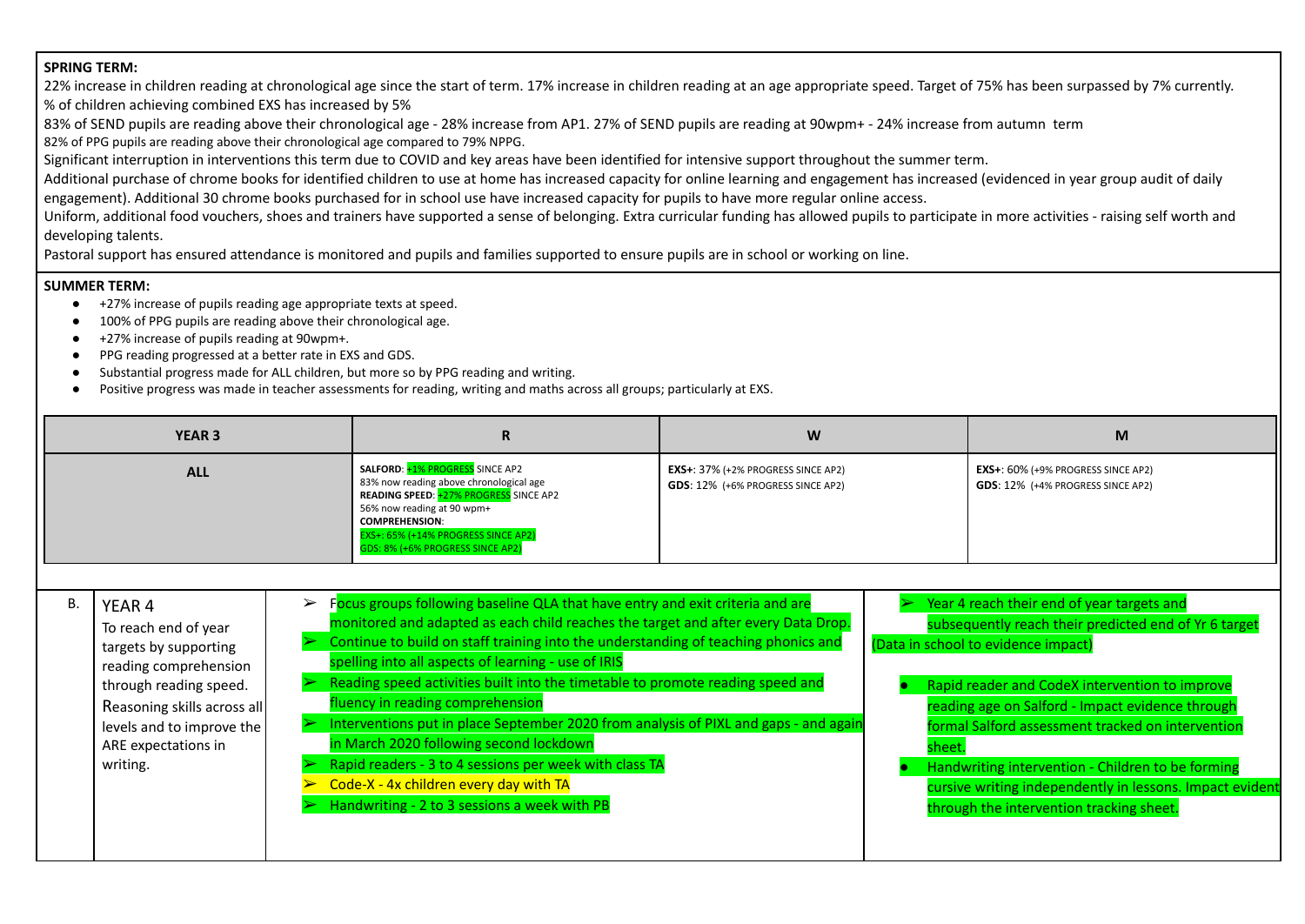|                                                              | EEF states re targeted support / one to one and small group tuition that there is extensive | Children who are identified as on the cusp for EXS/GD  |
|--------------------------------------------------------------|---------------------------------------------------------------------------------------------|--------------------------------------------------------|
|                                                              | evidence supporting the impact of high quality one to one and small group tuition as a      | (key marginals) to improve their PIXL scores to reach  |
|                                                              | catch-up strategy: Our planned target support:                                              | <b>EXS or GD impact evident through PIXL analysis.</b> |
|                                                              | Catch up interventions - 3x weekly with PB in afternoons working with identified            | Intervention successes are evident as pupils achieve   |
|                                                              | groups                                                                                      | targets set and evidence this in independent work      |
|                                                              | Focus groups for on the cusp children in reading, writing and maths in lesson with          | (Book looks, assessed level improves, learning walks   |
|                                                              | T/TA.                                                                                       | evidence QFT, effective use of AFL)                    |
|                                                              | Pupil conferencing daily in lessons with T and TA                                           | <b>RWM targets reached</b>                             |
|                                                              | Focus on diminishing the difference for PP learners - assigned groups and pupil             | At least 80% of children read at a speed near to or at |
|                                                              | conferencing in the afternoons - 1:1 targeted support                                       | 90WPM                                                  |
|                                                              |                                                                                             |                                                        |
|                                                              | Metacognition approach to build independence and higher levels of thinking:                 |                                                        |
|                                                              | Knowledge, Task, Strategy, Thinking                                                         |                                                        |
|                                                              | 'What do I know about problems like this?                                                   |                                                        |
|                                                              | 'What ways of solving them have I used before?' £5000                                       |                                                        |
| <b>AUTUMN TERM:</b>                                          |                                                                                             |                                                        |
| Reading at PIXL EXS: up 12%, at GD up 2 %                    |                                                                                             |                                                        |
| Girls are outperforming boys by 11%, but progress is similar |                                                                                             |                                                        |
|                                                              | Yr 4 are performing slightly above (2%) in comparison to other PIXL schools                 |                                                        |
| Interventions in place to target key marginals.              |                                                                                             |                                                        |
| Writing at PIXL EXS: up 27%, at GD up 11 %                   |                                                                                             |                                                        |
|                                                              | Focus in the spring term needs to be for PP and boys writing - accelerate progress          |                                                        |
| Maths PIXL EXS:73% GD: 40% Positive progress                 |                                                                                             |                                                        |
|                                                              | Focus for PP learners in maths for the spring term - interventions in place                 |                                                        |

#### **SPRING TERM:**

+14% increase of pupils reading above chronological age and all groups progressing at similar rates

88% of PPG pupils are reading above their chronological age compared to 94% NPPG

+10% increase of all pupils reading at 90wpm+. PPG the highest progress with a 19% increase

PPG made better progress than NPPG in EXS but less in GDS

Additional purchase of chrome books for identified children to use at home has increased capacity for online learning and engagement has increased (evidenced in year group audit of daily

engagement). Additional 30 chrome books purchased for in school use have increased capacity for pupils to have more regular online access.

Uniform, additional food vouchers, shoes and trainers have supported a sense of belonging. Extra curricular funding has allowed pupils to participate in more activities - raising self worth and developing talents

Pastoral support has ensured attendance is monitored and pupils and families supported to ensure pupils are in school or working on line

#### **SUMMER TERM:**

- +4% increase of PPG pupils reading above chronological age. 92% ALL pupils reading above chronological age.
- Positive progress of all pupils reading at 90wpm+. PPG the highest progress with a 9% increase. 67% of the cohort reading at or above 90 wpm.
- Excellent progress in reading between AP2 and AP3.
- Excellent progress in EXS writing between AP2 and AP3.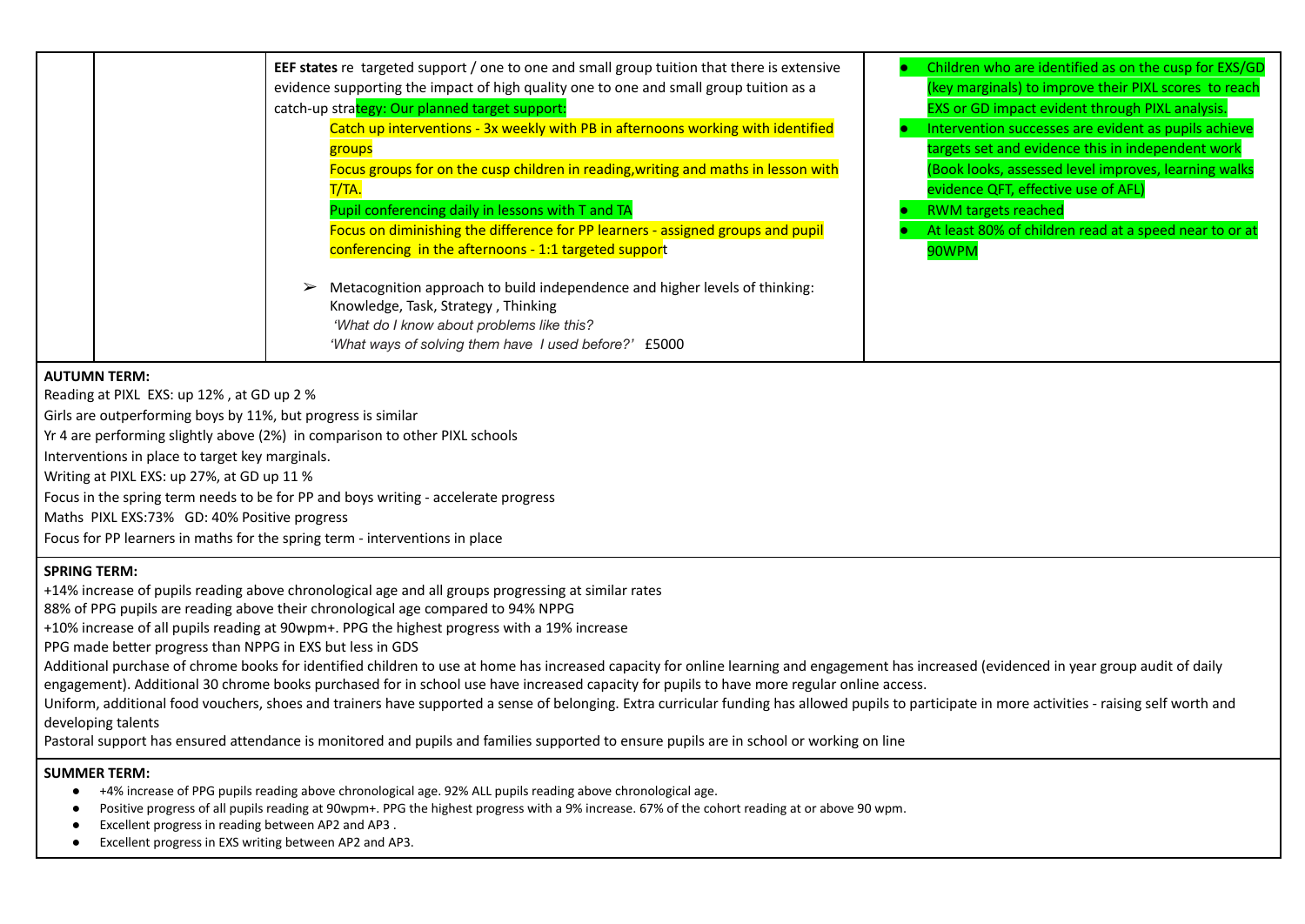- Excellent progress in maths between AP2 and AP3.
- Slower progress for GDS reading and writing.

| <b>YEAR 4</b> |                                                                                                                                                               |                                          | R:                                                                                                                                                                                                                                                                                                                                                                                                                                                                                                                                                                                                                                                                                                                                                                                                                                                                                                                                                                                                                                                                                                                                                                                                                                                                                                                                                                                                                                                                                                                                                                                                                                        | W                                                                           |        | M                                                                                                                                                                                                                                                                                                                                                                                                                                                                                                                                                                                                                                                                                                                                                                                                                                                                                                                                                                                                                                                                                            |
|---------------|---------------------------------------------------------------------------------------------------------------------------------------------------------------|------------------------------------------|-------------------------------------------------------------------------------------------------------------------------------------------------------------------------------------------------------------------------------------------------------------------------------------------------------------------------------------------------------------------------------------------------------------------------------------------------------------------------------------------------------------------------------------------------------------------------------------------------------------------------------------------------------------------------------------------------------------------------------------------------------------------------------------------------------------------------------------------------------------------------------------------------------------------------------------------------------------------------------------------------------------------------------------------------------------------------------------------------------------------------------------------------------------------------------------------------------------------------------------------------------------------------------------------------------------------------------------------------------------------------------------------------------------------------------------------------------------------------------------------------------------------------------------------------------------------------------------------------------------------------------------------|-----------------------------------------------------------------------------|--------|----------------------------------------------------------------------------------------------------------------------------------------------------------------------------------------------------------------------------------------------------------------------------------------------------------------------------------------------------------------------------------------------------------------------------------------------------------------------------------------------------------------------------------------------------------------------------------------------------------------------------------------------------------------------------------------------------------------------------------------------------------------------------------------------------------------------------------------------------------------------------------------------------------------------------------------------------------------------------------------------------------------------------------------------------------------------------------------------|
| <b>ALL</b>    |                                                                                                                                                               |                                          | SALFORD: +0% PROGRESS SINCE AP2<br>92% now reading above chronological age<br>READING SPEED: +5% PROGRESS SINCE AP2<br>67% now reading at 90 wpm+<br><b>COMPREHENSION:</b><br>EXS+: 86% (+9% PROGRESS SINCE AP2)<br>GDS: 32% (+1% PROGRESS SINCE AP2)                                                                                                                                                                                                                                                                                                                                                                                                                                                                                                                                                                                                                                                                                                                                                                                                                                                                                                                                                                                                                                                                                                                                                                                                                                                                                                                                                                                     | EXS+: $65\%$ (+11% PROGRESS SINCE AP2)<br>GDS: 13% (+4% PROGRESS SINCE AP2) |        | EXS+: 87% (+9% PROGRESS SINCE AP2)<br>GDS: 41% (+10% PROGRESS SINCE AP2)                                                                                                                                                                                                                                                                                                                                                                                                                                                                                                                                                                                                                                                                                                                                                                                                                                                                                                                                                                                                                     |
| C.            | Year 5<br>To reach end of year<br>targets by supporting<br>reading comprehension,<br>reading speed, spelling,<br>arithmetic and writing<br>across all levels. | $\blacktriangleright$<br>➤<br>➤<br>£5000 | Focus groups following baseline QLA that have entry and exit criteria and are<br>monitored and adapted as each child reaches the target and after every Data Drop.<br>Pupil conferencing with class teacher/TA in reading, writing and maths.<br>PM teacher interventions for PPG and key marginal children (pupil conferencing -<br>identifying areas for development).<br>Key marginal children identified (EXS and GDS) in maths, reading, writing and SPaG.<br>These are focus children within the classroom setting.<br>Continue to build on staff training into the understanding of teaching phonics and<br>spelling into all aspects of learning - use of IRIS.<br>$\triangleright$ Lexia reading<br>EEF states re targeted support / one to one and small group tuition that there is extensive<br>evidence supporting the impact of high quality one to one and small group tuition as a<br>catch-up strategy: Our planned target support:<br>Reading speed activities built into the timetable to promote reading speed and<br>fluency in reading comprehension. 1:1 targeted support - precision teaching<br>Daily reading interventions with those reading below EXS with class TAs.<br>Handwriting interventions between 8:30-9:00am in class with TAs.<br>Focus on diminishing the difference for PP learners - assigned groups and pupil<br>conferencing in the afternoons. Teacher targeted support.<br>Metacognition approach to build independence and higher levels of thinking:<br>Knowledge, Task, Strategy, Thinking<br>'What do I know about problems like this?<br>What ways of solving them have I used before? |                                                                             | 100WPM | Year 5 reach their end of year targets and<br>subsequently reach their predicted end of Yr 6 target<br>(Data in school to evidence impact)<br>Improved targeted interventions with higher quality<br>specific teaching of phonics and spelling - impact<br>evidenced in intervention target sheets<br>Shared responsibility of all class staff to promote the<br>teaching of spelling throughout the curriculum.<br>Intervention successes are evident as pupils achieve<br>targets set and evidence this in independent work<br>(Book looks, assessed level improves, learning walks<br>evidence QFT, effective use of AFL).<br>PPG children make accelerated progress in maths,<br>reading and writing as a result of interventions.<br>Children who are identified (key marginals) as on the<br>cusp EXS/GD to improve their PIXL scores to reach EXS<br>or GD impact evident through PIXL analysis, as a result<br>of additional teacher time and red pen questioning to<br>deepen understanding<br><b>RWM targets reached</b><br>At least 88% of children read at a speed near to or at |

# **AUTUMN TERM:**

Reading at PIXL EXS: up 10 %, at GD up 18 %

The attainment gap is closing at EXS for boys.

SEND attainment is improving at GD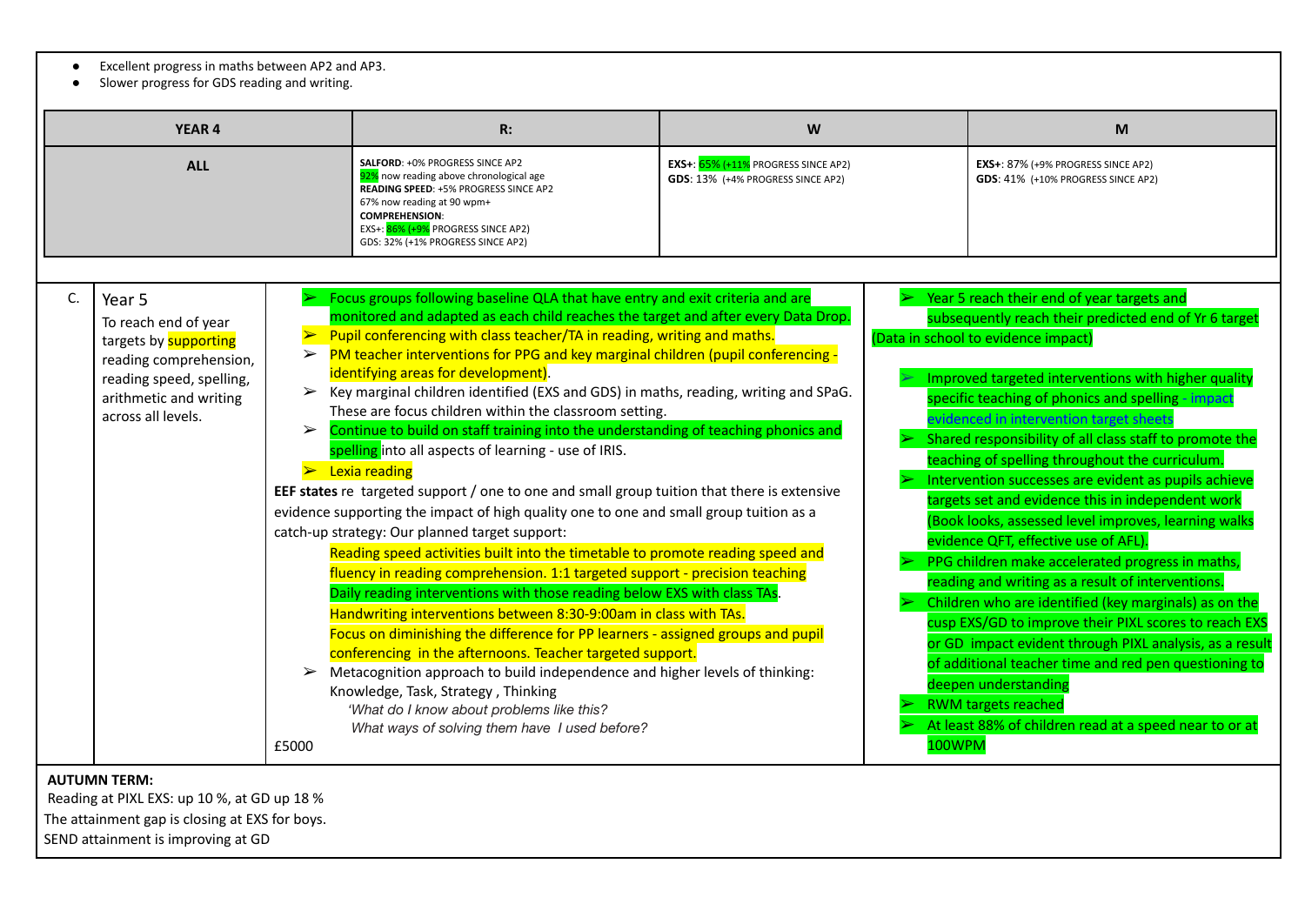Yr5 pupils are performing slightly above (2%) in comparison to other PIXL schools

The gender gap is slowing decreasing for girls in maths

Focus for spring term - maths gaps across the year group

Additional Chrome books purchased in spring 1 to support online learning throughout COVID due to the numbers of pupils in school and at home. £10000. A number of chrome books have also been gifted to vulnerable students to work on at home.

#### **SPRING TERM:**

75% of PPG pupils are reading above their chronological age compared to 94% NPPG but PPG made 4% more progress

+10% increase of pupils reading at 90wpm+ and all groups progressing well with PPG the highest with a 17% increase.

50% of SEND pupils are reading at 90wpm+ - 22% increase from autumn term

Good progress was made in writing across all groups; particularly at EXS. PPG writing progressed at a higher rate to NPPG.

Positive progress in maths across the cohort: PPG made better progress than NPPG in EXS and girls made slightly better progress than boys.

Additional purchase of chrome books for identified children to use at home has increased capacity for online learning and engagement has increased (evidenced in year group audit of daily engagement). Additional 30 chrome books purchased for in school use have increased capacity for pupils to have more regular online access.

Uniform, additional food vouchers, shoes and trainers have supported a sense of belonging. Extra curricular funding has allowed pupils to participate in more activities - raising self worth and developing talents.

Pastoral support has ensured attendance is monitored and pupils and families supported to ensure pupils are in school or working on line.

#### **SUMMER TERM:**

- 89% pupils reading above their chronological age.
- 77% of PPG pupils are reading above their chronological age.
- +13% increase of pupils reading at 90wpm+ and PPG progressing exceptionally well with a 35% increase.
- **EXS reading progressing well.**
- **EXS & GDS writing making good progress, particularly PPG pupils.**
- **EXS & GDS maths making good progress.**

| <b>YEAR 5</b> | ĸ                                                                                                                                                                                                                                                                    | W                                                                                           | М                                                                                       |
|---------------|----------------------------------------------------------------------------------------------------------------------------------------------------------------------------------------------------------------------------------------------------------------------|---------------------------------------------------------------------------------------------|-----------------------------------------------------------------------------------------|
| <b>ALL</b>    | <b>SALFORD: +0% PROGRESS SINCE AP2</b><br>89% now reading above chronological age<br><b>READING SPEED: +13% PROGRESS SINCE AP2</b><br>87% now reading at 90wpm+<br><b>COMPREHENSION:</b><br>EXS+: 74% (+11% PROGRESS SINCE AP2)<br>GDS: 35% (+4% PROGRESS SINCE AP2) | <b>EXS+:</b> $65\%$ (0% PROGRESS SINCE AP2)<br><b>GDS:</b> 29% $(+12\%$ PROGRESS SINCE AP2) | $EXS$ +: 74% (+3% PROGRESS SINCE AP1)<br><b>GDS:</b> $35\%$ $(+7\%$ PROGRESS SINCE AP1) |
|               |                                                                                                                                                                                                                                                                      |                                                                                             |                                                                                         |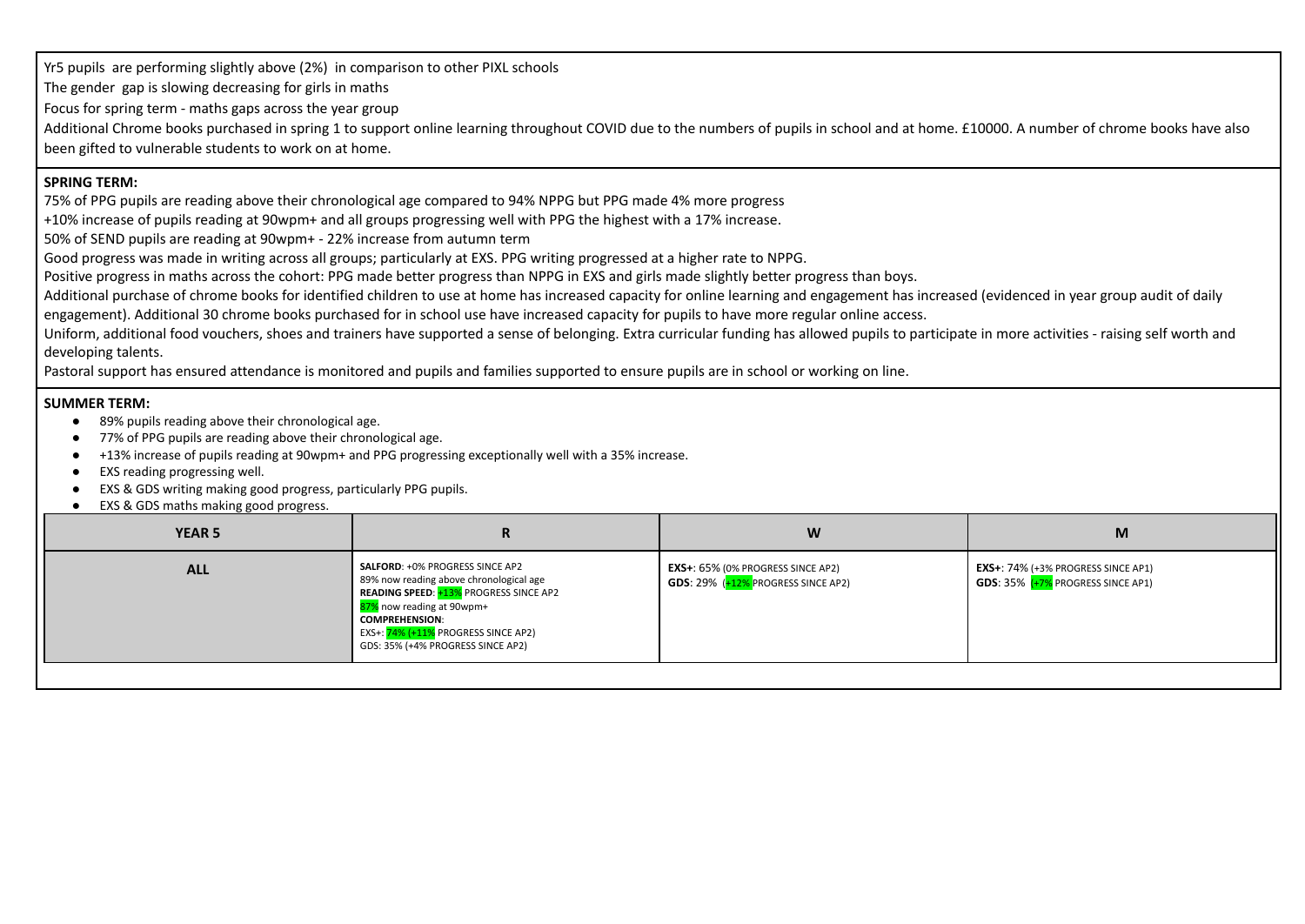| YEAR 6<br>D.                                                                                                     | Key marginals have been grouped to maximise achievement of all and accelerated                                                                                                                                                                                                                                                                                                                                                                                                                                                                                                                                                                                                                                                                                                                                                                                                                                                                                                                                                                                                                                                                                                                                                       | Year 6 reach their end of year targets<br>$\blacktriangleright$                                                                                                                                                                                                                                                                                                                          |
|------------------------------------------------------------------------------------------------------------------|--------------------------------------------------------------------------------------------------------------------------------------------------------------------------------------------------------------------------------------------------------------------------------------------------------------------------------------------------------------------------------------------------------------------------------------------------------------------------------------------------------------------------------------------------------------------------------------------------------------------------------------------------------------------------------------------------------------------------------------------------------------------------------------------------------------------------------------------------------------------------------------------------------------------------------------------------------------------------------------------------------------------------------------------------------------------------------------------------------------------------------------------------------------------------------------------------------------------------------------|------------------------------------------------------------------------------------------------------------------------------------------------------------------------------------------------------------------------------------------------------------------------------------------------------------------------------------------------------------------------------------------|
| To reach end of year<br>targets by targeted focus<br>groups in RWM. 1:1<br>support for key marginal<br>children. | progress opportunities have been identified in the planning and grouping of these<br>pupils.<br>EEF states re targeted support / one to one and small group tuition that there is extensive<br>evidence supporting the impact of high quality one to one and small group tuition as a<br>catch-up strategy: Our planned target support:<br>Class teachers, additional maths support from CB and teacher employed (mat leave)<br>to support in reading, writing and maths targeted support<br>TA (degree in maths) x 1:1 2 afternoons to support maths pupil conferencing<br>TA (qualified teacher) 1:1 $\times$ 3 pm maths / reading intervention (pupil conferencing<br>TA x 1:1 morning - maths intervention - targeted support<br>Targeted reading groups to promote reading speed, expand vocabulary and enhance<br>comprehension skills<br>Targeted maths groups to focus on specific needs. Currently focusing on place value<br>and four operations to cement basic understanding.<br>Focus on diminishing the difference for PP learners - assigned groups and pupil<br>conferencing in the afternoons<br>Metacognition approach to build independence and higher levels of thinking:<br>Knowledge, Task, Strategy, Thinking | (Data in school to evidence impact)<br>RWM targets reachedAt least 80% of children read at<br>a speed near to or at 100WPM<br>Children who are identified (key marginals) as on the<br>cusp EXS/GD to improve their PIXL scores to reach EXS<br>or GD impact evident through PIXL analysis, as a result<br>of additional teacher time and red pen questioning to<br>deepen understanding |
| ALITUIMAN TEDM.                                                                                                  | 'What do I know about problems like this?<br>What ways of solving them have I used before? £5000                                                                                                                                                                                                                                                                                                                                                                                                                                                                                                                                                                                                                                                                                                                                                                                                                                                                                                                                                                                                                                                                                                                                     |                                                                                                                                                                                                                                                                                                                                                                                          |

## **AUTUMN TERM:**

Reading scores up by 19 % at EXS, and up 3 % at GD SEND pupils have made a 9% increase at EXS. Yr 6 pupils are performing slightly above (3%) in comparison to other PIXL schools Writing EXS up 9 %, at GD up 7 % The gender gap has closed consistently with boys now attaining as well as girls

Maths EXS up 10%, GD up 4%

Attainment gap has closed by 8% between PP and NPP- now only a 1% gap

Only a slight difference in gender attainment

## **SPRING TERM:**

100% of PPG pupils are reading above their chronological age - 10% increase from autumn term

+18% increase of pupils reading at 90wpm+ and all groups progressing at similar rates

85% of SEND pupils are reading above their chronological age - 39% increase from autumn term. 54% of SEND pupils are reading at 90wpm+ - 31% increase since autumn term

Additional purchase of chrome books for identified children to use at home has increased capacity for online learning and engagement has increased (evidenced in year group audit of daily engagement). Additional 30 chrome books purchased for in school use have increased capacity for pupils to have more regular online access

Uniform, additional food vouchers, shoes and trainers have supported a sense of belonging. Extra curricular funding has allowed pupils to participate in more activities - raising self worth and developing talents

Pastoral support has ensured attendance is monitored and pupils and families supported to ensure pupils are in school or working on line